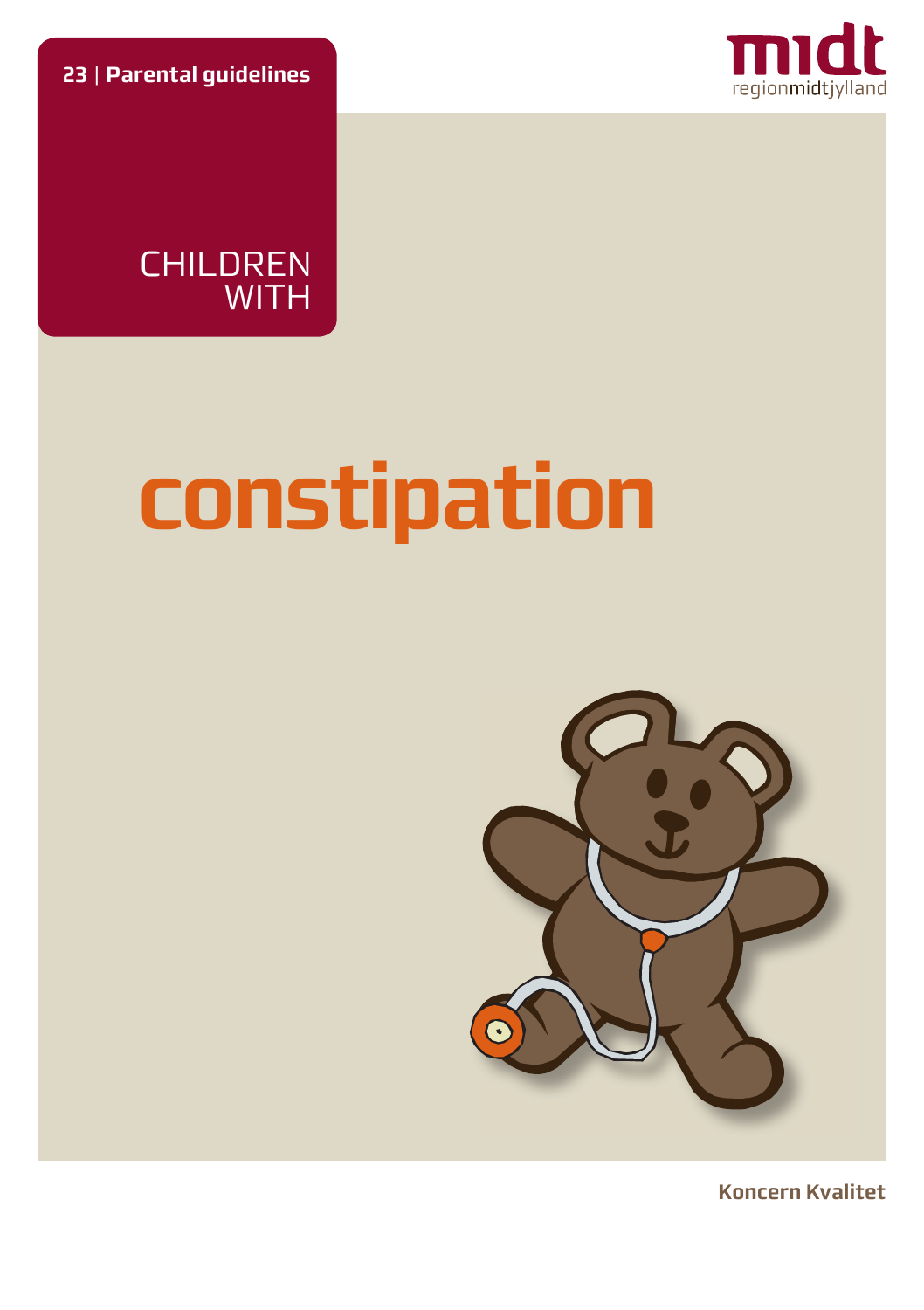# Children with **constipation**

# **General information:**

Constipation is a condition where stools change in consistency and become hard and dry, and at the same time the child passes stools less frequently than normally. It varies how often children pass stools and it depends on the diet. If the child is breastfed, it may pass stools several time a day or maybe just once every one or two weeks. A child fed with infant formula or similar usually passes stools once or twice a day. If a bottlefed child does not pass stools for one or two days, and if stools are hard or it hurts to pass the stools, the child is constipated.

Constipation may be acute or of a more chronic nature. Acute constipation can sometime become chronic if the vicious circle is not broken.

#### **Acute constipation may be caused by:**

- Fever.
- Too little fluid intake.
- Diet with a low fibre content, a large intake of milk and changes in the diet.
- Too little physical activity.

# **Chronic constipation may be caused by:**

- Suppressing the urge to go to the toilet. When the child is playing it may forget to go to the toilet or the toilet conditions are inappropriate.
- Trying too early to wean the child from wearing nappy may also lead to constipation, if the child feels new toilet habits as a psychological pressure.
- Hard and lumpy stools, which are difficult to push out, can cause small cracks around the anus. This may be painful and cause the child to hold back the stools.

# **Symptoms:**

- Changes in defecation pattern.
- Difficulties in passing stools.
- Stomach pain.
- Nausea/reduced appetite.
- Cracks in the skin in the rectal area.
- Stools/traces of stools in pants when the child has been potty trained.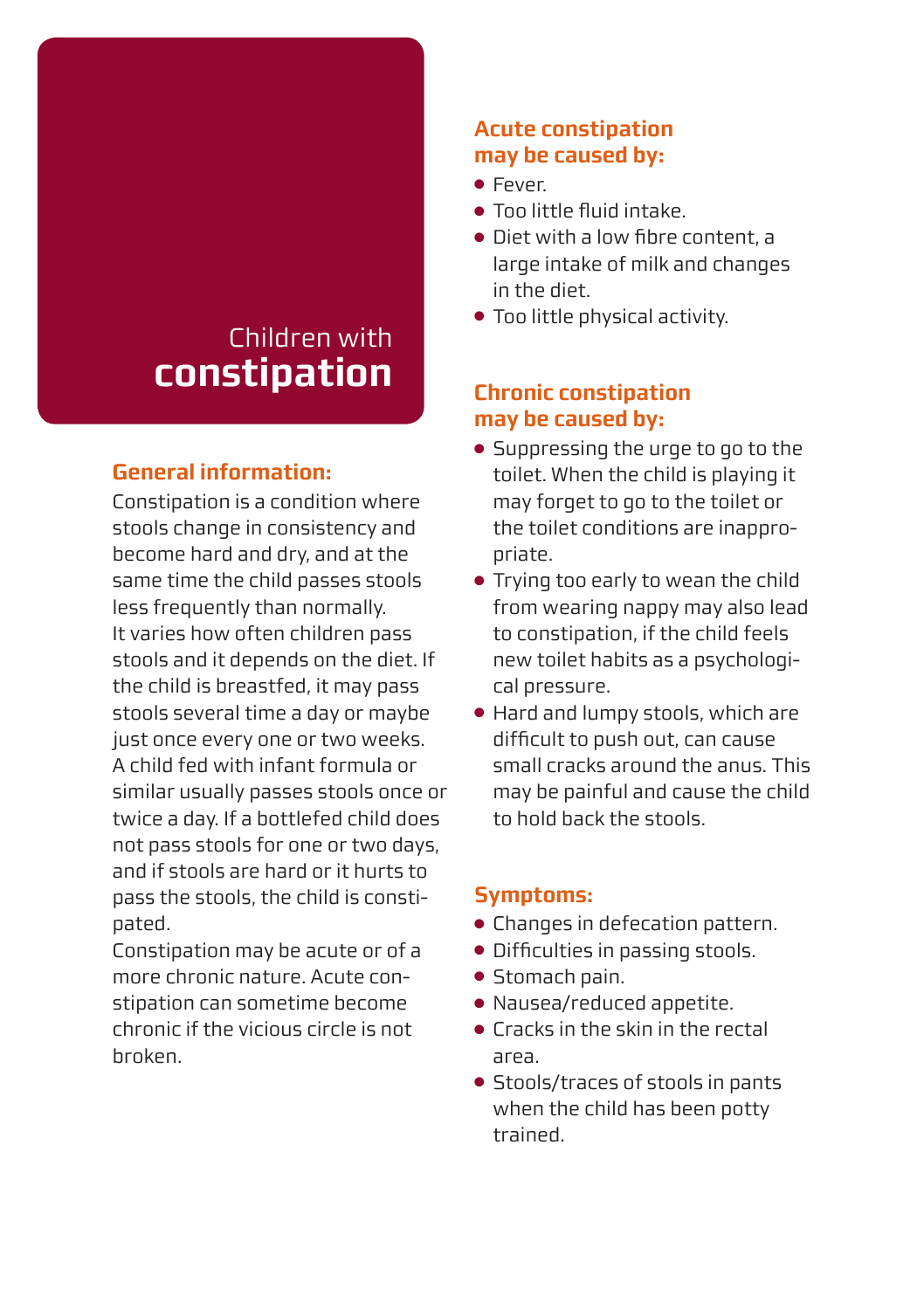● The child holds hack the stools (fidgets, is restless).

# **Good advice:**

#### Infants:

- massage the infant's stomach and make cycling movements with its legs
- check that you make formula correctly
- there may be a need for extra breastfeeding/fluid during certain periods.

Normally, infants will briefly look strained when passing stools, the infant squeezes, the face turns red and it pulls up its legs.

#### Older children:

- fibre-rich diet/sufficient fluid
- regular meals
- help the child to get regular toilet habits
- undisturbed toilet visits
- the child must be comfortably seated at the toilet with support for the feet such as a stool/chair
- physical activity.

# **When to see a doctor?**

Contact a doctor if:

- the good advice does not help
- if the child's everyday life is affected.

Light constipation typically disappear spontaneously.

Contact you general practitioner first because he/she knows the child better than the doctor of call. You can also get good advice and guidance from your health visitor.

# **Treatment:**

- The treatment is to teach your child to have a healthy diet and healthy toilet habits.
- Treat any cracks in the skin (anal fissures).
- If the good advice above does not help, a laxitive may be given in consultation with a doctor.

#### **Prevention:**

● See "good advice".

The child is never to blame for the problems and will never consciously try to evoke the symptoms. It does not help to scold the child – it only makes the problem worse.

# **Childcare:**

Inform the childcare staff about the problem so that you agree on the treatment and the "good advice".